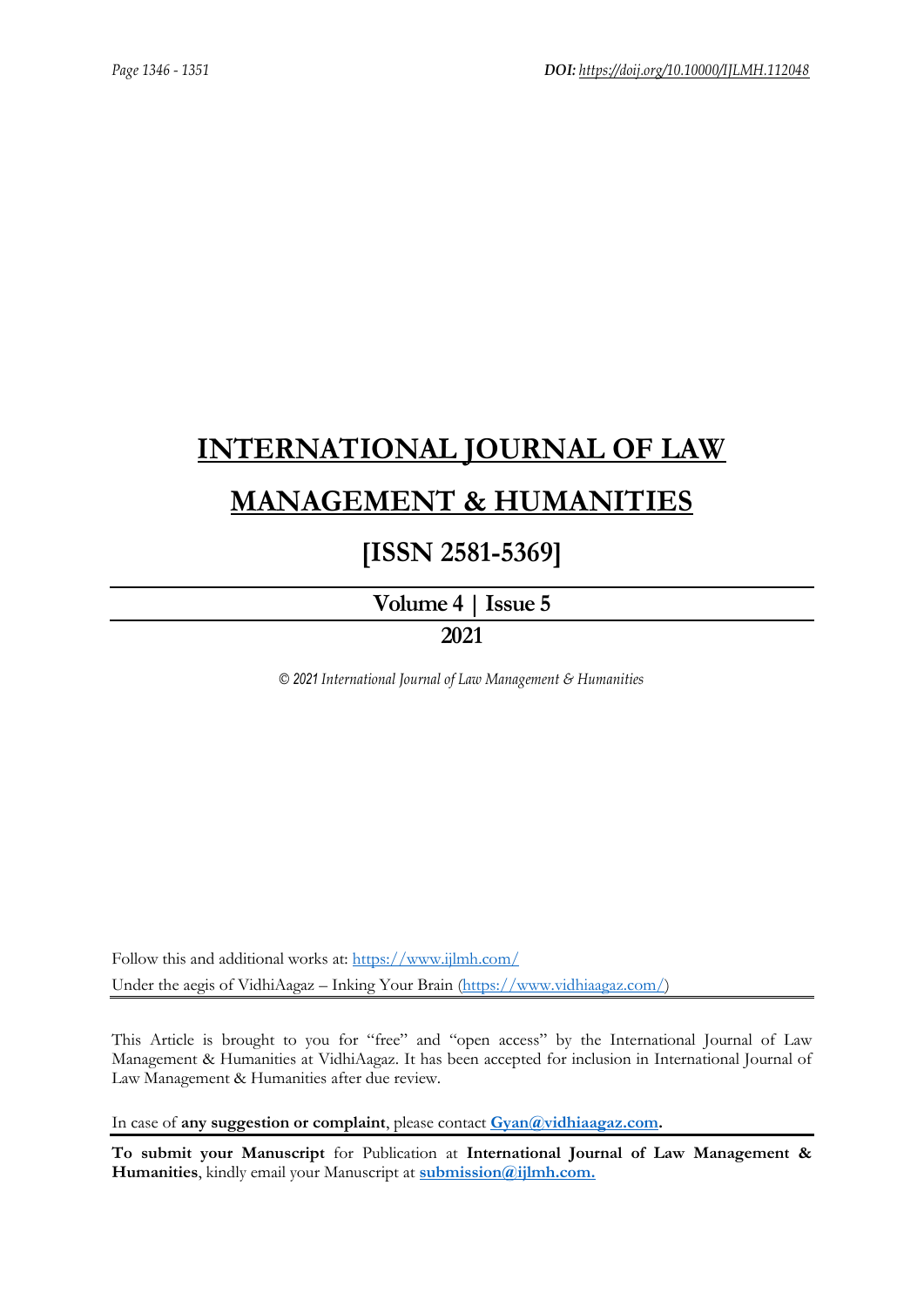## **Book Review on "Understanding Workplace Laws for Women in India"**

**ADV. APARNA SINGH SENGAR<sup>1</sup> AND ADV. PRASHANT MALIK<sup>2</sup>**

#### **ABSTRACT**

*The book discusses the law and precedents in each section. Surprisingly, the authors have combined state-specific workplace safety legislations and given a chart comparing the previous legislations with the new labor laws. Each chapter also includes regularly raised queries and regulatory checklists for quick reference by organizations. The book is intended for in-house lawyers, human resources experts, and practicing attorneys. This book provides a handbook for in-house attorneys and HR experts on how to apply womenspecific workplace legislation in their organization. It also includes extensive sections on case law precedents for the POSH Act and maternity benefits that are up to date until 2020. While several books have previously addressed the POSH Act, 2013, there has been a lack of a single book that can completely cover regulations related to women at work. Keywords: Labor law, maternity law, POSHA, working women.*

## **Book Title: UNDERSTANDING WORKPLACE LAWS FOR WOMEN IN INDIA Author: ESHA SHEKHAR AND NEHA KOSHY Book Publisher: BLOOMSBURY PUBLICATIONS ISBN 10: 9390358914; ISBN 13: 978-9390358915 Year of Publication: 31 January 2021**

### **I. INTRODUCTION**

This book, published by Bloomsbury Professional India, is a guide that provides an effective and simple understanding of the labor regulations that apply to women in Indian workplaces. The book seeks to give a ready-to-use grasp of the principles and processes of the Sexual Harassment of Women at Workplace (Prevention, Prohibition, and Redressal) Act, 2013, as well as the numerous laws pertaining to female employees and workers under the new 2020 Labour Laws. The purpose of this book is to demystify employment rules for women in India. The goal has been to push this issue into the public, rather than having it get lost in the shuffle of general labor legislation implementation. The authors addressed four areas of law: sexual

<sup>&</sup>lt;sup>1</sup> LL.M (Criminal and Security Law), Symbiosis Law School, Pune, India.

<sup>2</sup> B.A LL.B (Hons.), USLLS, Guru Gobind Singh Indraprastha University, New Delhi, India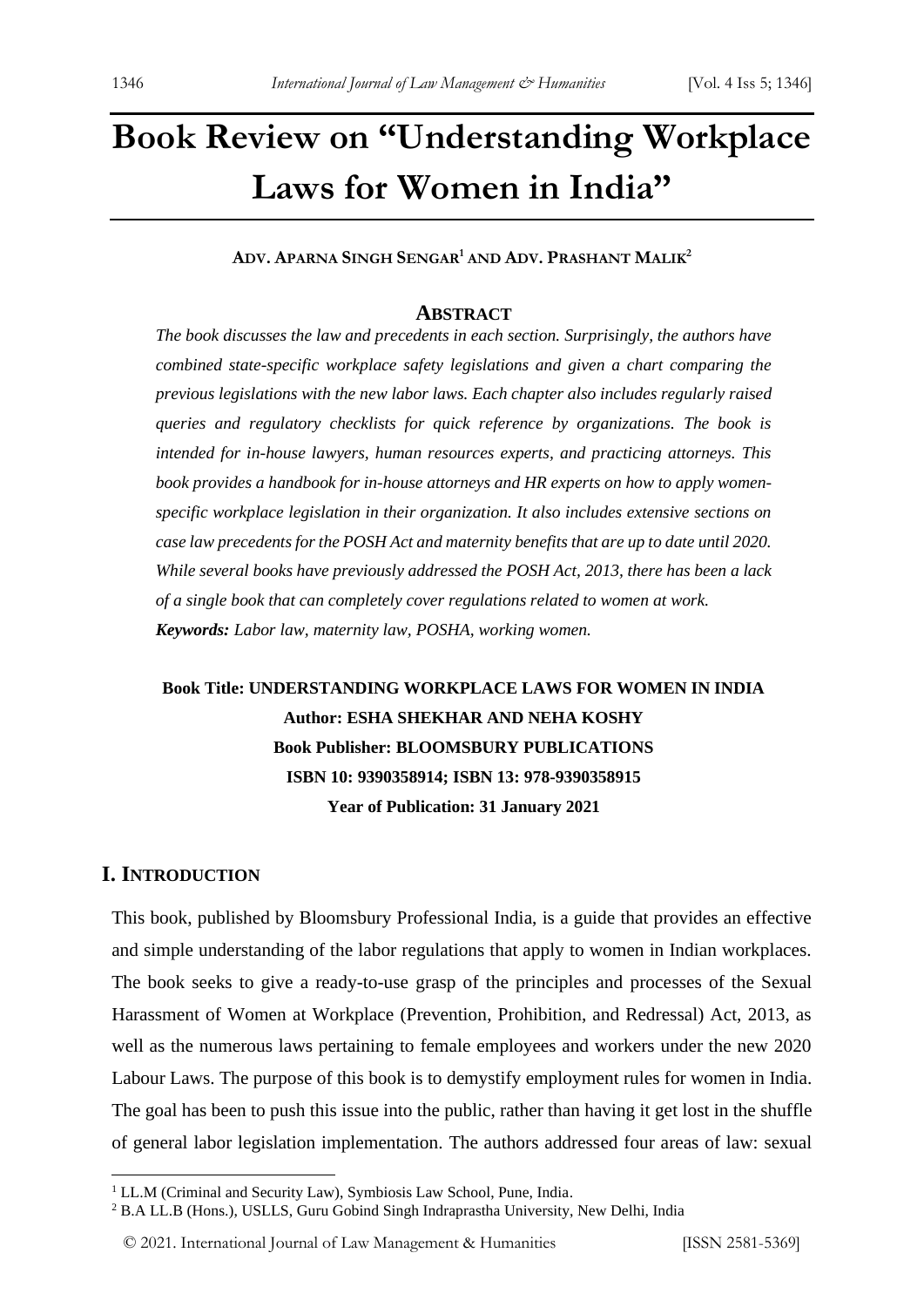harassment prevention, maternity benefits, equal pay, and workplace safety in factories and institutions.

## **II. CRITICAL ANALYSIS**

It is with respect to the labor codes, while to us it may seem that it was sudden and we may think that all lawmakers are just bringing about changes within three days. The Social Security Code accorded industrial relations support and wages as all were literally passed in three days but actually that's not the case. It's been around 20 years where there have been a lot of deliberations in lot of discussions around this. The authors think that let's simplify all the labor laws and bring it together. In fact, the 2003 National Commission on Labor actually suggested this in its report. However, it was only in 2019 that the Ministry of Labor introduced four bills to consolidate around 29 central labor laws. They were four major bills, which was the industrial relations, the code and wages and the Social Security code, the Occupational Safety Code. It's important to note that the Act was passed in 2019. But however, for the other courts are standing committee was appointed which submitted its report, and finally, in 2020 September 23<sup>rd</sup>, the four Labor codes were asked. So, this is basically how you know the legislations were introduced and then pass quickly. But we have to remember that there were multiple committees around two committees already working on it. There are lot of deliberations and then it was fast.

The maternity benefit provisions are now covered under the Code and Social Security 2020. This code also includes provisions on Provident Farm, State insurance employees, Compensation for workmen's accidents. It's like encompassing all provisions from all those separate acts earlier. They brought under one act an it's the code and Social Security. The provisions related to maternity benefit have now cabin covered under section 59 to section 72 of the code is not a separate act, just in one code, and they've literally just, you know, compressed all the provisions of the majority add and then put in the court mostly with respective maternity benefit. The provisions mirror the 1961 act, the act which was amended later and also brings in the 2017 amendments also. The maternity benefits the code on Social Security prescribes the provisions for maternity benefit have now to be provided. If your establishment has 10 or more employees but not specially women. So, if you're just one woman and someone is employed in establishment with 10 people, then you have to comply and provide maternity benefit. It's important to note that regarding ESI, earlier under the Maternity Benefit Act. If an employee was getting benefits through an employee fund, then they wouldn't be eligible to come and organizations majority benefit, but however now. They've clearly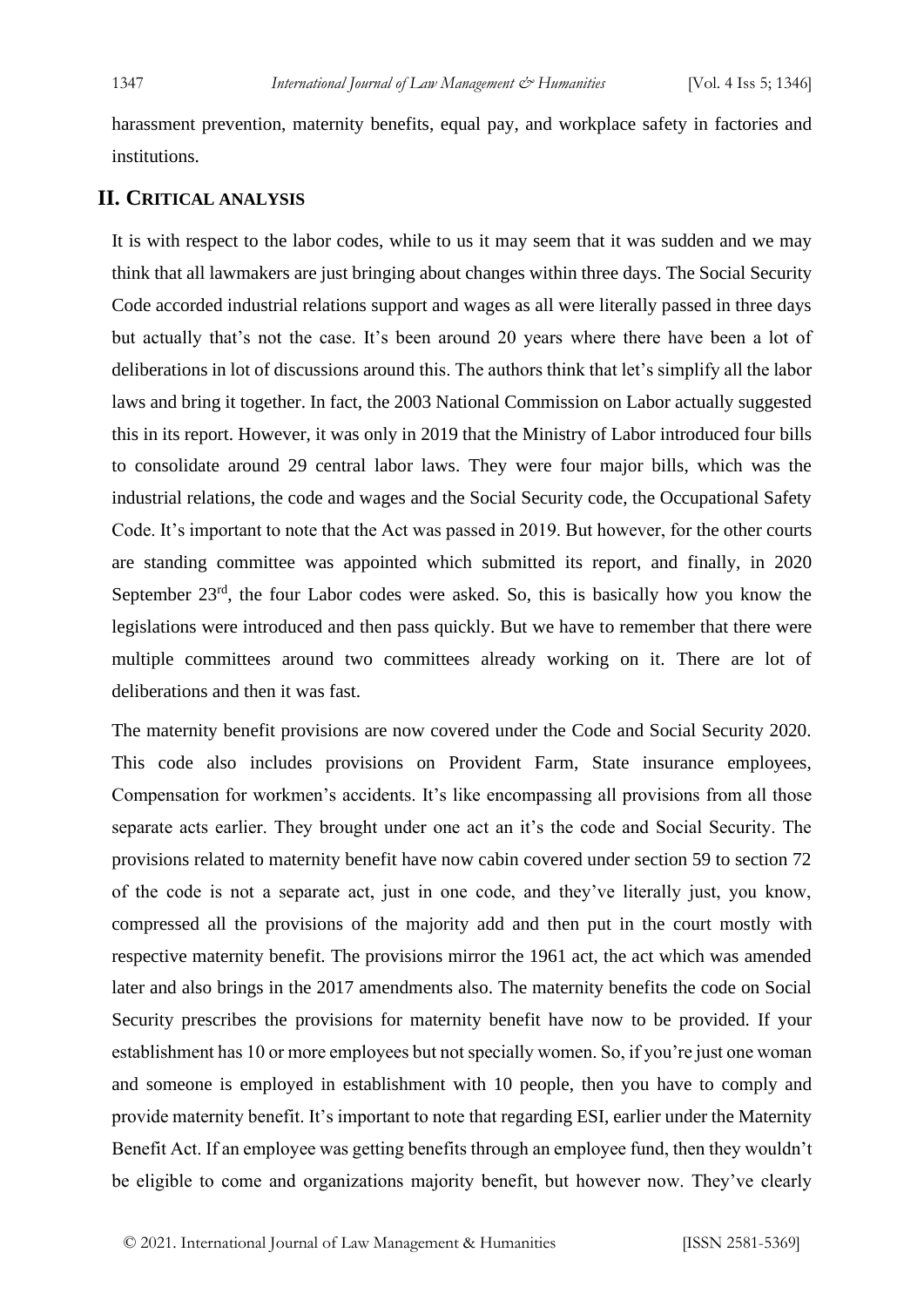specified in the quarter wages that the ESI see benefit will only apply if it is below the wage limit prescribed by the SIC. So, if an employee has a wage has draws wages higher than that limit then they will be eligible for maternity benefit. It is not mean that you know if an organization is covered by the SIC Fund, then that person won't get maternity benefit under the organization if clearly come up with that demarcation now. Definitions of employee however, added in within an employer now includes a contractor or a legal representative offered and deceased employer. Before maternity benefit was calculated, was the average of wages of three months before the date that the female employee was absent. That is, if you know female employee is not is taking majority for say 8 months. Then she would be eligible to maternity benefit, which is the average of the wages for the immediately three months before she started in the maternity leave, that has stayed the same. However, the definition of wages now there excluded some factors. Some components such as incentive bonuses, overtime earnings, fines, contributions to pension, Provident Fund. Now, this all were the definition of wages was all encompassing. But now they started making certain aspects we should not install word within maternity within the definition of wages for maternity benefit. This probably is the cause. The Code on Social Security has won recognition for wages which applies for Provident Fund which applies for, ESI. It applies for workplace accidents, workplace compensation or accidents. So that's why there is this confusion that why is the definition for maternity benefit also?

Like before maternity benefit maternity leave, a female employee was entitled to 26 weeks under the code where eight weeks may be availed before and 12 weeks if the employee has two or more children. It's very important to know that it's two or more children. Not two or more pregnancies. So even if you had a miscarriage the second time, but you would you didn't have children, you will still be eligible for the 26 weeks of maternity leave. The most important aspect is that the Maternity Benefit Act and the score of Social Security. Now this is very crucial for all organizations to follow. The Maternity Benefit Act provided for a medical bonus of ₹33,500 and said that the maximum bonus that you can give their organization can give with ₹20,000. Maybe now that the code on Social Security did away with this ceiling of ₹20,000. Now again, there's now leave for women who are adopting and woman who are having two children through surrogacy. There is a 12-week leave, but however, it's very important to remember. Let under the Maternity Benefit Act adopting you will be only entitled to maternity benefit if your child is under three months age, which is very rare because it's actually difficult to adopt A child who's under three months of age because the process itself will take. So, this is probably something that we're expecting will change with the rules.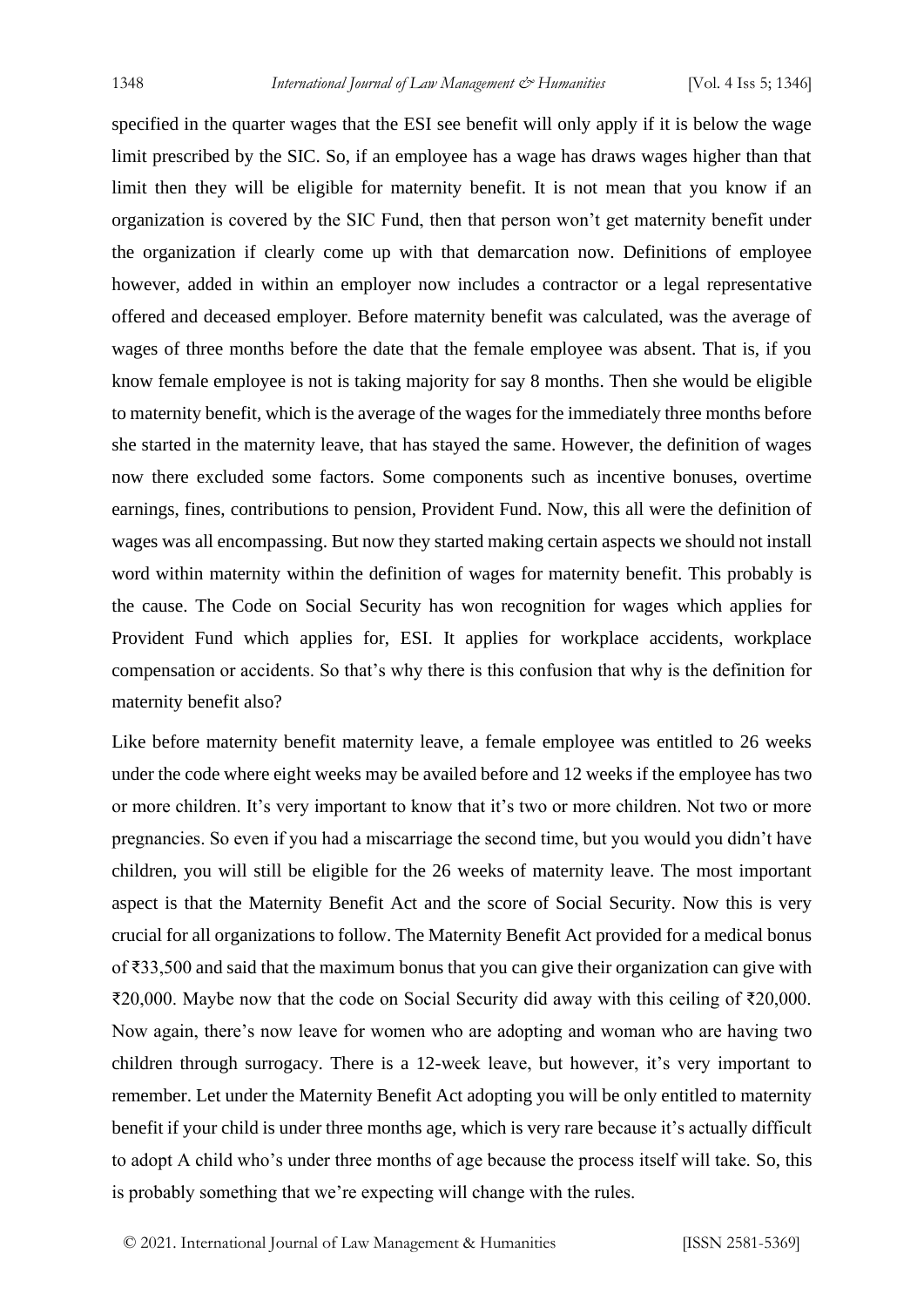As earlier we had an Equal Renumeration Act which was actually 75 years old mean it's been there for a very long time and there were hardly any amendments to it. The code on wages which was passed in 2019 incidentally. It tried, it brought within its ambit. The entire gamut of laws regarding wages. So, it covered equal wages it covered minimum wages. It covered payment of bonus. However, it's important to note the rules, yet have not been notified. So, this is very contentious. And also, with respect to minimum wages, one needs to know that each state has separate, you know, notification regarding what would be the minimum wages. So, there is something that we are expecting now.

As the concept of "workplace" under law includes virtual workplaces, the POSH Act is prepared to cope with online workspaces. The difficulty has been a lack of communication inside businesses to educate team members on how to maintain a work atmosphere while functioning in an online setting. Cases of obscene discussions, improper clothing on zoom calls, and persistent and late-night calls in view of work have been documented in online settings. As a result, it is critical for companies to accomplish two things, firstly to communicate with their staff on a regular basis about upholding professional standards when working online and secondly, to assist their ICs in moving online and establishing channels for women to contact IC's and have their complaints resolved. According to the author, there is still a dearth of understanding regarding employment rules affecting women. It is critical that those who specialize in this area of law endeavor to raise awareness. The authors recommend focusing on small and medium-sized businesses and startups in the organized sector that lack advisers to help them comprehend how to apply such regulations at their workplace.

The Oxford English Dictionary describes patriarchy as a male-dominated society, institution, or state. Indian society is fundamentally a patriarchal society in which males are expected to behave in a specific predefined manner, and any divergence from this pattern results in mockery from society primarily other men. Some instances of how society deems an "ideal man" to act include the belief that a man cannot express his feelings and cannot weep in public, that he must always be tough. This causes gender inequity and this is why several individuals, even if they favor gender equality, feel ashamed to talk out about it. The patriarchal attitude of society hinders males from speaking out about sexual assaults against them. As a result, there's really no reliable evidence demonstrating the presence of males being subject to sexual violence. The necessity of the present era is for males to speak out something about similar occurrences on a scale comparable to the women's movement, in order to make legislation against sexual offences to be gender-neutral. It is essential to recognize that sexual harassment has nothing to do with sex or gender. It's mostly about authority. However, nowadays, with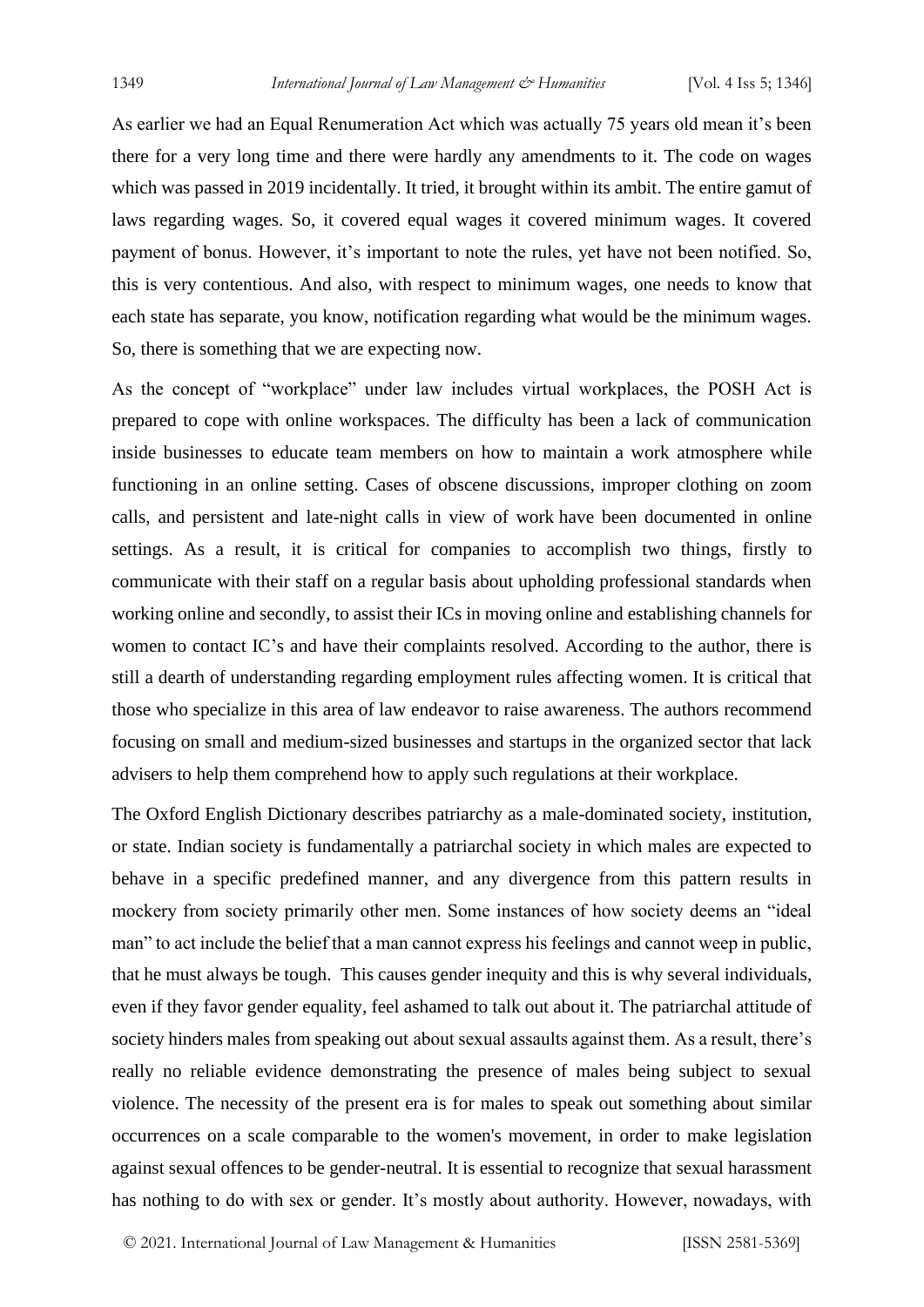more women gaining authority in the workplace, there seems to be no reason why women in power cannot be as violent as a man. As a consequence, it is critical to address the issue of growing occurrences of violence against men in society. The issue of not recognizing and acknowledging male sexual harassment may be due to men's refusal to accept that they, too, are sensitive. Men may find it extremely difficult to recognize sexual harassment because they believe that they have been gendered, since the Indian worldview holds that the feminine is the inferior gender. There are no precise data as to how many men are sexually harassed at work or how many of these individuals file sexual harassment complaints. Men may indeed be frightened of even being teased by colleagues, which is one of the potential explanations why they do not speak.

## **III. CONCLUSION**

The POSH Act is currently in its early stages of implementation in India. When the worldwide #metoo movement arrived in India, the organized sector became aware of the immediate and indirect consequences of noncompliance with this legislation. Prior to 2018, larger businesses and MNCs had a greater rate of compliance. More MSMEs, particularly startups, are now investigating the law's application. Nevertheless, the law's execution in the informal sector has been almost non-existent. The operation in this case is based on the formation of Local Committees and the holding of district-level awareness workshops. The number of Indian states has yet to implement this. One of the biggest challenges in administering the POSH Act is the absence of repercussions for non-compliance. Despite the fact that the legislation outlines sanctions, the lack of an organized method to track violation, like with other labor compliance regulations, is a key impediment to more businesses establishing Internal Committees (hereinafter referred as "ICs") and complying with the POSH Act in general. Many businesses with more than ten employees also do not have ICs in place, and state governments have no system in place to track this. However, Telangana and districts such as Noida-Greater Noida have established online procedures for the recording of ICs and the filing of yearly reports by organizations. The central government has established the SHE Box to track non-compliance with the legislation, but the real shift will occur when state governments begin tracking the establishment of ICs in their districts to ensure that organizations remain genuine about complying with this rule.

It would be a suggestion to the writers to concentrate more on women's auxiliary laws. In addition, a discussion of the regulations of the labor code that were not disclosed prior to the publishing of the book would be beneficial. I hope that the writers, Esha Shekhar and Neha